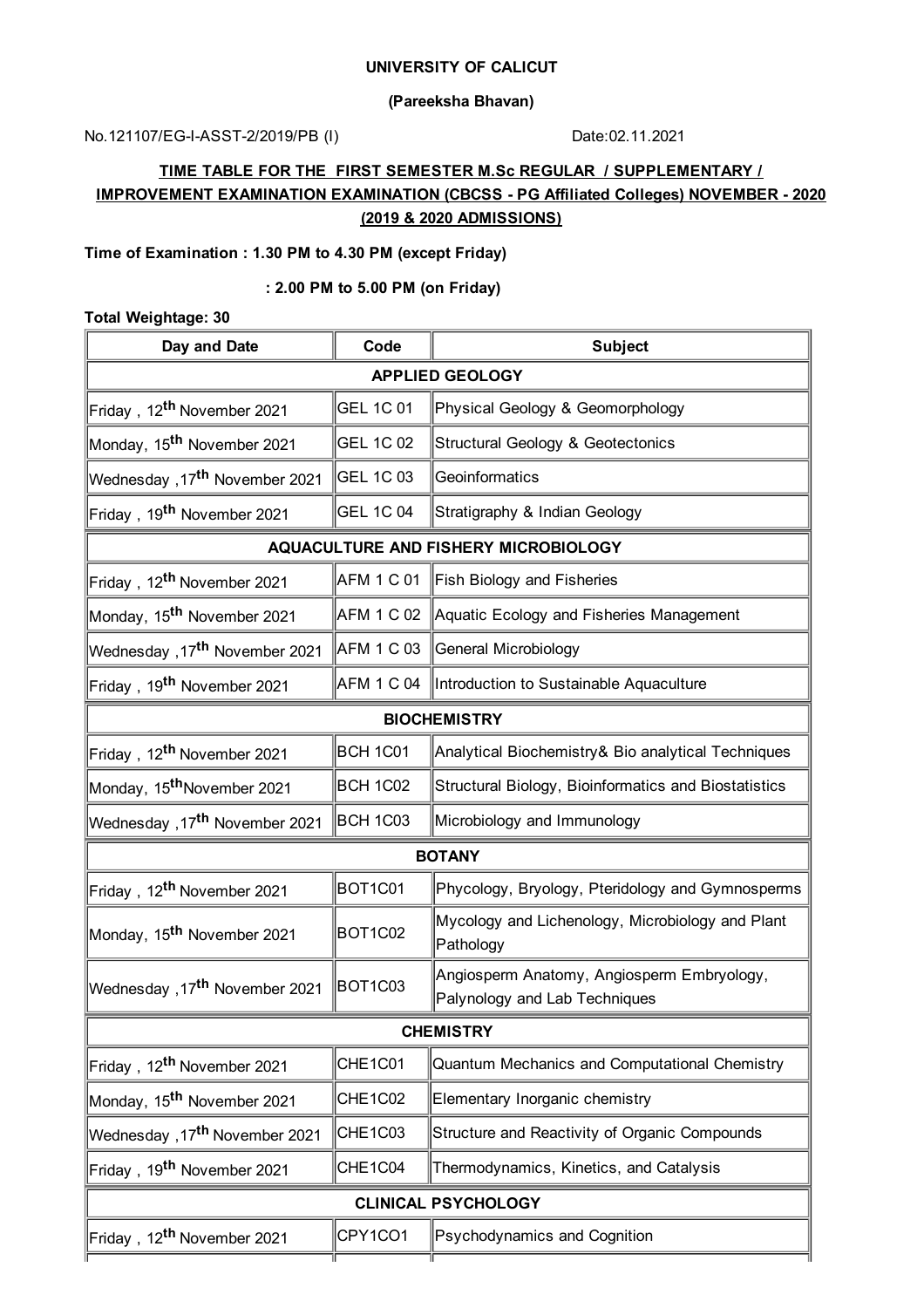| Monday, 15 <sup>th</sup> November 2021                                                  | CPY1CO2          | Personality and Personal Growth          |  |  |  |
|-----------------------------------------------------------------------------------------|------------------|------------------------------------------|--|--|--|
| Wednesday ,17 <sup>th</sup> November 2021                                               | CPY1CO3          | Physiological Psychology                 |  |  |  |
| Friday, 19 <sup>th</sup> November 2021                                                  | CPY1CO4          | Advanced Social Psychology               |  |  |  |
| Monday, 22 <sup>nd</sup> November 2021                                                  | CPY1CO5          | Clinical Psychology - I                  |  |  |  |
| <b>COMPUTER SCIENCE</b>                                                                 |                  |                                          |  |  |  |
| Friday, 12 <sup>th</sup> November 2021                                                  | <b>CSS1C01</b>   | Discrete Mathematical Structures         |  |  |  |
| Monday, 15 <sup>th</sup> November 2021                                                  | <b>CSS1C02</b>   | Advanced Data Structures                 |  |  |  |
| Wednesday ,17 <sup>th</sup> November 2021                                               | <b>CSS1C03</b>   | Theory of Computation                    |  |  |  |
| Friday, 19 <sup>th</sup> November 2021                                                  | CSS1C04          | The Art of Programming Methodology       |  |  |  |
| Monday, 22 <sup>nd</sup> November 2021                                                  | <b>CSS1C05</b>   | Computer Organization & Architecture     |  |  |  |
|                                                                                         |                  | <b>ELECTRONICS</b>                       |  |  |  |
| Friday, 12 <sup>th</sup> November 2021                                                  | <b>ELS1C01</b>   | <b>Applied Mathematics</b>               |  |  |  |
| Monday, 15 <sup>th</sup> November 2021                                                  | <b>ELS1C02</b>   | Microcontroller Based System Design      |  |  |  |
| Wednesday ,17 <sup>th</sup> November 2021                                               | <b>ELS1C03</b>   | Modern Digital and Optical Communication |  |  |  |
| Friday, 19 <sup>th</sup> November 2021                                                  | ELS1C04          | Advanced Digital System Design           |  |  |  |
|                                                                                         |                  | <b>FASHION AND TEXTILE DESIGNING</b>     |  |  |  |
| Friday, 12 <sup>th</sup> November 2021                                                  | FTD1C01          | Research Methodology                     |  |  |  |
| Monday, 15 <sup>th</sup> November 2021                                                  | FTD1C02          | History of Fashion                       |  |  |  |
| Wednesday ,17 <sup>th</sup> November 2021                                               | FTD1C03          | Technical Textiles                       |  |  |  |
| <b>FOOD SCIENCE AND TECHNOLOGY</b>                                                      |                  |                                          |  |  |  |
| Friday, 12 <sup>th</sup> November 2021                                                  | FST1C01          | Food Microbiology                        |  |  |  |
| Monday, 15 <sup>th</sup> November 2021                                                  | FST1C02          | Food Chemistry and Analysis              |  |  |  |
| Wednesday, 17 <sup>th</sup> November 2021                                               | FST1C03          | Research Methodology and Statistics      |  |  |  |
| Friday, 19 <sup>th</sup> November 2021                                                  | FST1C04          | Basic Principles of Engineering          |  |  |  |
| <b>GENERAL BIOTECHNOLOGY</b>                                                            |                  |                                          |  |  |  |
| (Time of Examination: 1.30 PM to 4.00 PM (except Friday) 2.00 PM to 4.30 PM (on Friday) |                  |                                          |  |  |  |
| Friday, 12 <sup>th</sup> November 2021                                                  | <b>GBT 1C 01</b> | Cell Biology                             |  |  |  |
| Monday, 15 <sup>th</sup> November 2021                                                  | <b>GBT 1C 02</b> | Biomolecules                             |  |  |  |
| Wednesday, 17 <sup>th</sup> November 2021                                               | GBT 1C 03        | Microbiology                             |  |  |  |
| <b>GEOGRAPHY</b>                                                                        |                  |                                          |  |  |  |
| Friday, 12 <sup>th</sup> November 2021                                                  | GRY1C01          | Geomorphology                            |  |  |  |
| Monday, 15 <sup>th</sup> November 2021                                                  | GRY1C02          | Climatology                              |  |  |  |
| Wednesday, 17 <sup>th</sup> November 2021                                               | GRY1C03          | Concepts and Trends in Geography         |  |  |  |
| Friday, 19 <sup>th</sup> November 2021                                                  | GRY1C04          | Physical Geography of India              |  |  |  |

# **HOME SCIENCE (TEXTILES AND COSTUME SCIENCE)**

īī

ī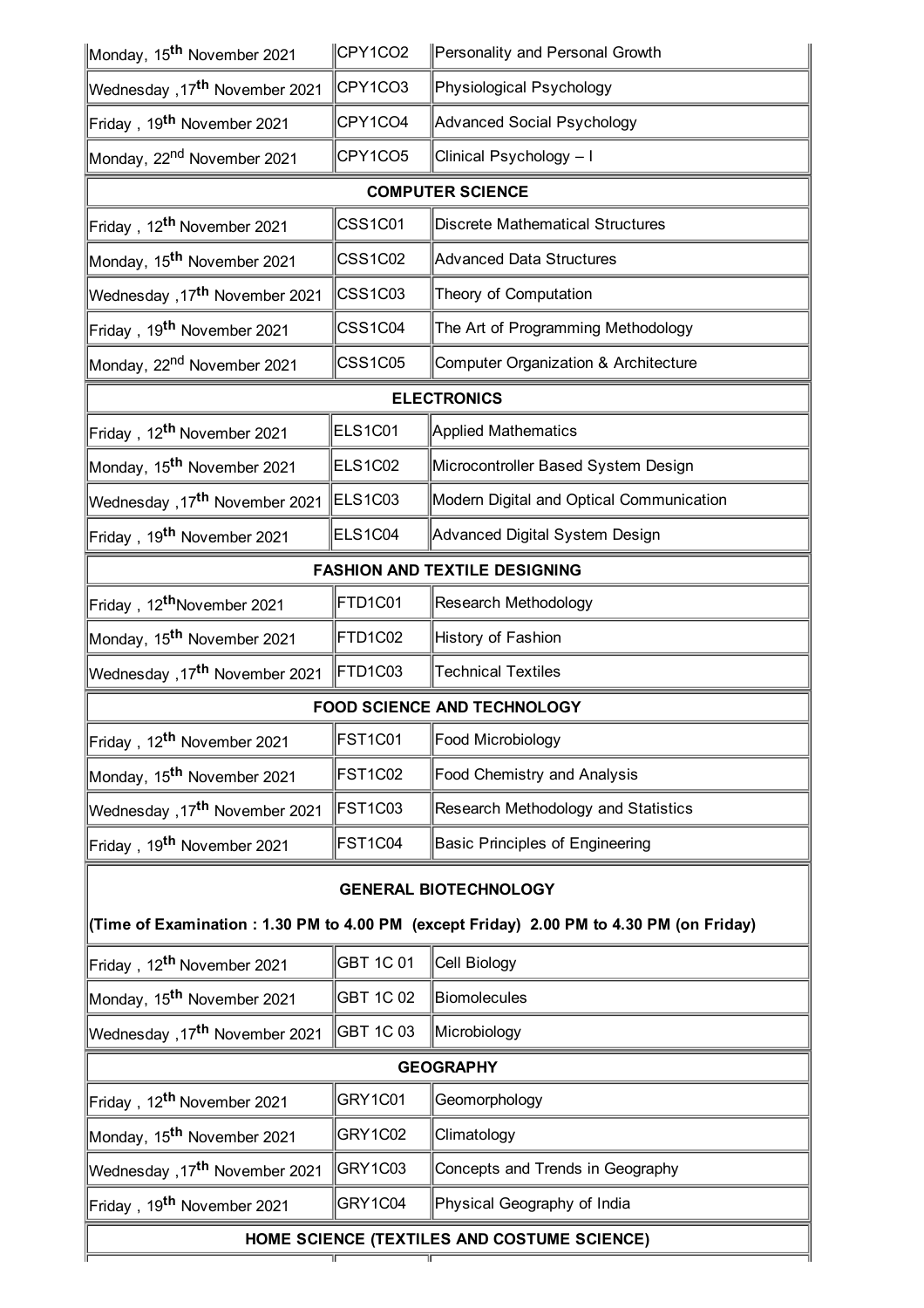| ∥Friday,12 <sup>th</sup> November 2021            | HTC1C01              | Historic Costumes                                |  |  |  |
|---------------------------------------------------|----------------------|--------------------------------------------------|--|--|--|
| Monday, 15 <sup>th</sup> November 2021            | HTC1C02              | <b>Fashion Marketing</b>                         |  |  |  |
| Nednesday ,17 <sup>th</sup> November 2021∥        | HTC1C03              | <b>Costume Design And Illustration</b>           |  |  |  |
| Friday,19 <sup>th</sup> November 2021             | HTC1C04              | Introduction to Fashion Design Concept           |  |  |  |
|                                                   |                      | HOME SCIENCE (NUTRITION AND DIETETICS)           |  |  |  |
| Friday,12 <sup>th</sup> November 2021             | HND1 C01             | Human Physiology                                 |  |  |  |
| Monday, 15 <sup>th</sup> November 2021            | HND1 C02             | Nutrition Through Life Cycle                     |  |  |  |
| Nednesday ,17 <sup>th</sup> November 2021∥        | HND1 C03             | <b>Advanced Food Science</b>                     |  |  |  |
| Friday,19 <sup>th</sup> November 2021             | HND1 C04             | <b>Macro Nutrients</b>                           |  |  |  |
| Monday, 22 <sup>nd</sup> November 2021            | HND1 C05             | <b>Research Methods &amp; Statistics</b>         |  |  |  |
| <b>MATHEMATICS</b>                                |                      |                                                  |  |  |  |
| Friday,12 <sup>th</sup> November 2021             | MTH <sub>1</sub> C01 | Algebra - I                                      |  |  |  |
| Monday, 15 <sup>th</sup> November 2021            | MTH1C02              | Linear Algebra                                   |  |  |  |
| <u>Wednesday</u> ,17 <sup>th</sup> November 2021∥ | MTH <sub>1</sub> C03 | Real Analysis I                                  |  |  |  |
| Friday,19 <sup>th</sup> November 2021             | MTH1C04              | Discrete Mathematics                             |  |  |  |
| Monday, 22 <sup>nd</sup> November 2021            | MTH1C05              | Number Theory                                    |  |  |  |
| <b>MICROBIOLOGY</b>                               |                      |                                                  |  |  |  |
| ∥Friday,12 <sup>th</sup> November 2021            | MBGIC01              | General Biochemistry and Microbial Metabolism    |  |  |  |
| Monday, 15 <sup>th</sup> November 2021            | MBGIC02              | Biophysics and Instrumentation                   |  |  |  |
| Nednesday ,17 <sup>th</sup> November 2021∥        | MBGIC03              | <b>Environmental and Sanitation Microbiology</b> |  |  |  |
| Friday, 19 <sup>th</sup> November 2021            | MBGIC04              | Agricultural Microbiology and Plant Pathology    |  |  |  |
| <b>PHYSICS</b>                                    |                      |                                                  |  |  |  |
| Friday,12 <sup>th</sup> November 2021             | PHY1C01              | <b>Classical Mechanics</b>                       |  |  |  |
| Monday, 15 <sup>th</sup> November 2021            | PHY1C02              | Mathematical Physics - I                         |  |  |  |
| Wednesday ,17 <sup>th</sup> November 2021         | PHY1C03              | Electrodynamics and Plasma Physics               |  |  |  |
| Friday,19 <sup>th</sup> November 2021             | PHY1C04              | Electronics                                      |  |  |  |
| <b>POLYMER CHEMISTRY</b>                          |                      |                                                  |  |  |  |
| Friday,12 <sup>th</sup> November 2021             | PCH1C01              | <b>Theoretical Chemistry-I</b>                   |  |  |  |
| Monday, 15 <sup>th</sup> November 2021            | PCH1C02              | Inorganic Chemistry-I                            |  |  |  |
| <u>Wednesday</u> ,17 <sup>th</sup> November 2021∥ | PCH1C03              | Organic Chemistry-I                              |  |  |  |
| Friday,19 <sup>th</sup> November 2021             | PCH1C04              | Polymer Chemistry                                |  |  |  |
| <b>PSYCHOLOGY</b>                                 |                      |                                                  |  |  |  |
| ∥Friday,12 <sup>th</sup> November 2021            | <b>PSY 1C 01</b>     | Cognitive Psychology I                           |  |  |  |
| Monday, 15 <sup>th</sup> November 2021            | <b>PSY 1C 02</b>     | Research Methodology                             |  |  |  |
| Nednesday ,17 <sup>th</sup> November 2021∥        | PSY 1C 03            | Personality and Personal Growth                  |  |  |  |
|                                                   |                      |                                                  |  |  |  |